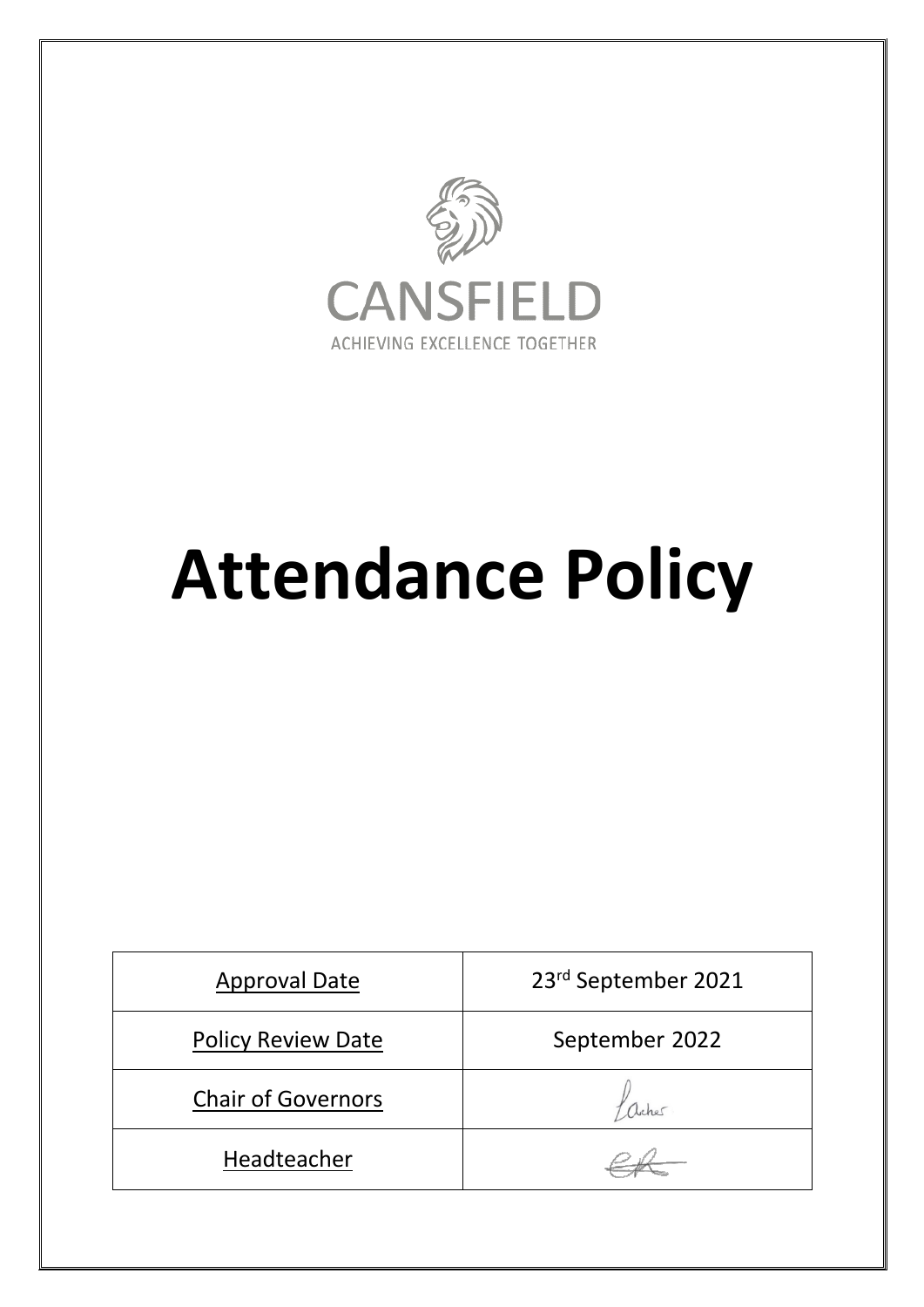## **1. Aims and Purpose**

Regular school attendance is essential if pupils are to achieve their full potential. At Cansfield we believe that regular school attendance is the key to enabling pupils to maximise the educational opportunities available to them and become resilient, confident and competent adults who are able to realise their full potential and make a positive contribution to their community.

Cansfield values all pupils and we will work with families to identify the reasons for unsatisfactory attendance and try to resolve any difficulties. Our Attendance Policy should not be viewed in isolation, it is a strand that runs through all aspects of school improvement, supported by our policies on safeguarding, bullying, behaviour and SEN.

# **2. Principles**

Parents must ensure that children of compulsory school age receive efficient full-time education suitable to their age, ability and aptitude, either by regular attendance at school or otherwise.

A child is of Compulsory School Age at the beginning of the term following their 5th birthday. A child ceases to be of compulsory school age on the last Friday in June of the school year in which they reach the age of 16.

Under the Education Act 1996, the Local Authority has a statutory responsibility to ensure that parents secure education for children of compulsory school age and where necessary, use legal enforcement.

The Education (Pupil Registration) (England) Regulations 2013, require schools to take an attendance register twice a day, once at the start of the morning session and again during the afternoon session.

The register must record whether the pupil was:

- present;
- absent;
- present at approved educational activity; or
- unable to attend due to exceptional circumstances.

### **3. Attendance and Absence at Cansfield High School**

### **3.1 Encouraging and Improving Attendance and Punctuality**

The school sets attendance targets each year. We set a target of 100% for each pupil but will accept 97% as a minimum. These targets apply to individuals, groups and the school as a whole. Our aim as a school is to achieve higher than the national average. Heads of Year will monitor attendance and punctuality for the year group and review at regular intervals the year achievements in relation to targets set.

We seek to develop strategies and procedures which encourage pupils to achieve the best attendance possible, these include:

- Acknowledgement in assemblies for forms and individuals.
- Individuals with full attendance for the whole year will be acknowledged for their excellent record.
- Awards will be made to forms with the highest levels of attendance and punctuality from their year on a regular basis.
- Regular displays will be made highlighting the best year, best form and most improved form in relation to attendance and punctuality.
- Information and graphs are produced regularly for use in forms and year assemblies to promote good attendance and punctuality.
- Individual pupils may be monitored for attendance and punctuality in an effort to overcome problems.
- Letters of praise to those targeted pupils who achieve improved attendance and punctuality records.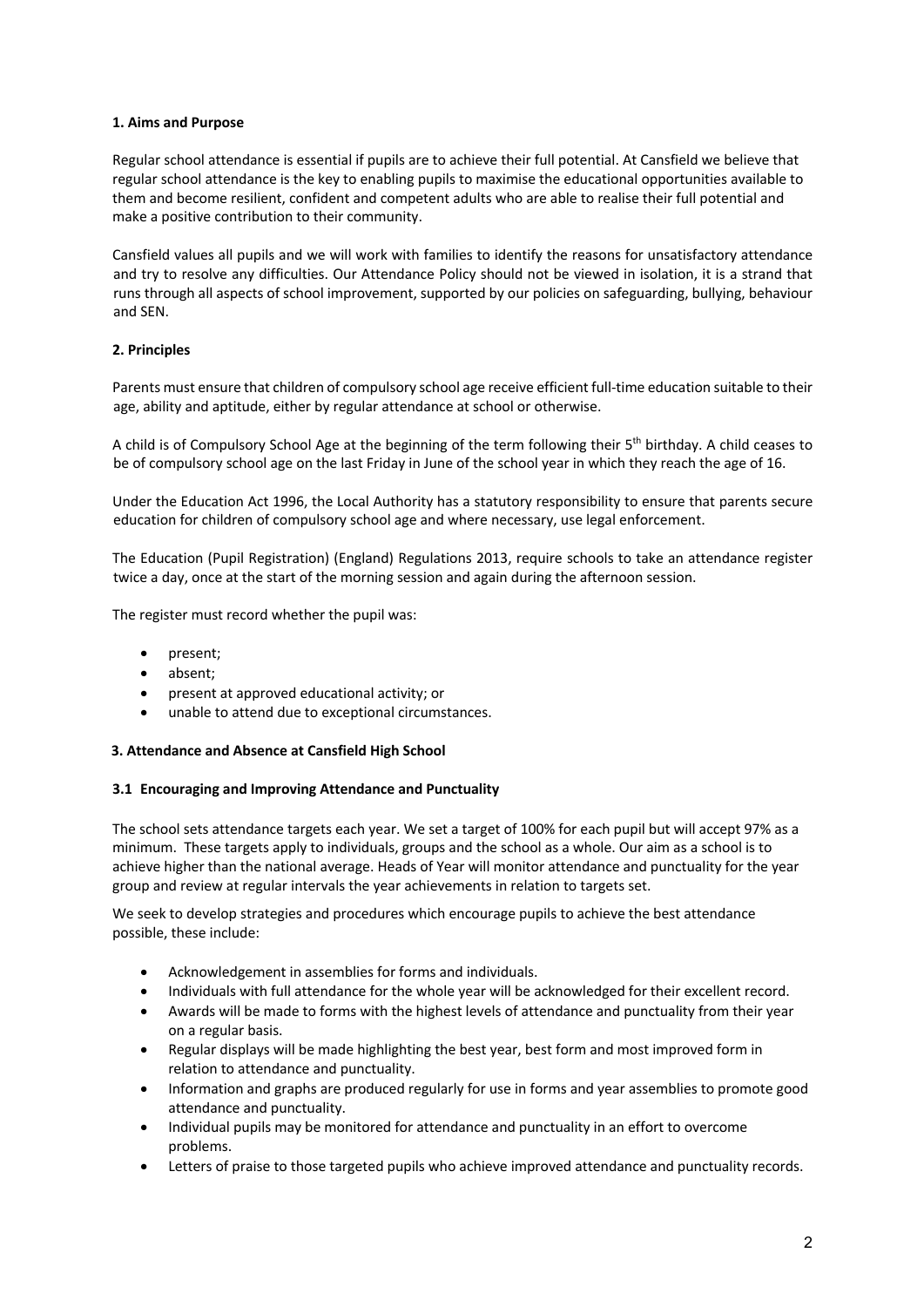Year assemblies will be used to raise the awareness amongst pupils of the importance of good attendance and punctuality. By placing due emphasis on the need for attendance and punctuality, we are helping our pupils to make the most of the opportunities school has to offer. The good habits developed will benefit pupils in their transition to college or the world of work.

Parents Evenings will be used to raise the awareness of parents in relation to:

- Informing parents of the link between attendance and achievement.
- Implications of taking pupils on holiday during term time, ie issuing Education Penalty Notice fines as appropriate in conjunction with the LA and highlighting any prosecutions for non-school attendance.
- The need to have early confirmation of a pupil's absence from school on the first day of absence.
- A note on return to school to 'close' the absence.
- Encouraging medical / dental appointments to be taken after 3.15pm as far as possible.
- Notification of our concerns about pupil absence.

The support of the Attendance Support Team at the Local Authority is also utilised to encourage and support pupils whose attendance gives cause for concern. Group work, individual action plans, home visits and one to one sessions with pupils will be used to encourage attendance.

### **3.2 Categorising Absence (see Appendix 1)**

Where pupils of compulsory school age are recorded as absent, the register must show whether the absence is authorised or unauthorised.

Absence can only be authorised by the Headteacher and cannot be authorised by parents. All absences will be treated as unauthorised unless a satisfactory explanation for the pupil's absence has been received.

Parents must advise the school by telephone, text, email or via the school app by 8:15am on the day of absence and provide the school with an expected date of return. This should be followed up with medical evidence should a child have visited a doctor / dentist etc. This can be in the form of an appointment letter / card or a copy of a prescription.

Absence will be categorised as follows:

Illness Parents may be asked to provide medical evidence to allow the Head to authorise absence where appropriate. This will usually be in the form of an appointment card, prescription etc.

Medical / Dental Appointments Parents are advised where possible to make medical and dental appointments outside of the school day. Where this is not possible, pupils must attend school for part of the day. Parents must show the appointment card to school.

Other Authorised Circumstances This relates to where there is cause for absence due to exceptional circumstances, e.g. serious family illness or bereavement.

Excluded (No alternative provision made) Exclusion from attending school is counted as an authorised absence. The school will make arrangements for work to be sent home.

Parents who need to take their child out of school during term time due to exceptional circumstances must send a written request to the Head. Retrospective requests will not be considered and therefore will result in the absence being categorised as unauthorised. All requests for leave of absence will be responded to in writing, outlining the conditions of leave granted.

If a pupil fails to return and contact with the parents has not been made or received, school may take the pupil off the school's roll in compliance with the Education (Pupil Registration) (England) Regulations 2013. This means that the child will lose their school place.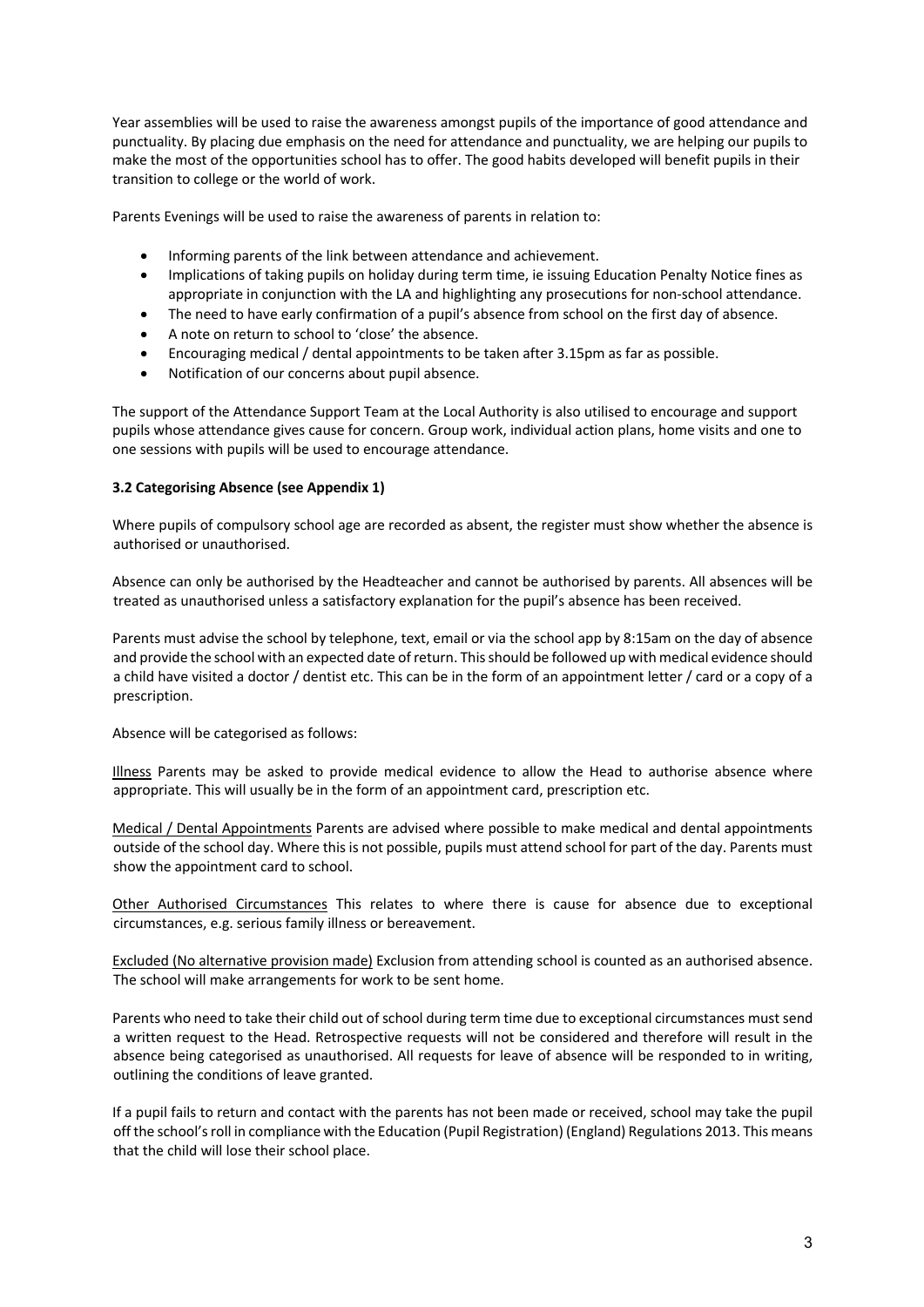If the permission to take leave is not granted and the parent takes their child out of school the absence will be unauthorised. In such cases the school may request the local authority issue a Penalty Notice or consider other legal sanctions including prosecution in the magistrates' court.

Religious Observance Cansfield acknowledges the multi-faith nature of British society and recognises that on some occasions, religious festivals may fall outside school holiday periods or weekends and this necessitates a consideration by written request by the parent of authorised absence. Such absence will be authorised up to a maximum of two days annually.

Late Arrival Registration begins at 8.30am, and pupils arriving after this time will be marked as present but arriving late. The register will close at 9.30am and pupils arriving after the close of register will be recorded as late. This will not be authorised and will count as an absence for that school session and statutory action may be taken where appropriate. The school gates close at 8.30am and pupils arriving after this time must report to Pupil Reception. The absence will only be authorised if a satisfactory explanation for the late arrival can be provided; for example, attendance at a medical appointment. The absence will be recorded as unauthorised if the pupil has arrived late without justifiable cause.

Unauthorised Absence Absence will not be authorised unless parents have provided a satisfactory explanation and that it has been accepted as such by the Head.

Examples of unsatisfactory explanations include:

- A pupil's / family member's birthday.
- Shopping for uniform.
- Looking after siblings.
- Having their hair cut.
- Closure of a sibling's school for INSET or other purposes.
- 'Couldn't get up'.
- Illness where the child is considered well enough to attend school.
- Family holidays.

### **3.3 School Procedures**

### **3.1 First Day Absence**

Parents are asked to notify school on their first day of absence. If notification has not been received by 9.45am then contact by phone will be made by the Attendance Officer. If contact is successful a note will be made of the reason for absence. If unsuccessful than a text message will be sent. This procedure will be repeated again the following day, and if necessary until an explanation for absence is received. On the second day of an unexplained absence the attendance team will then do a home visit. The Headteacher and Pastoral Head of Year will be informed of any anomalies or concerns on a daily basis and will investigate where necessary.

### **3.2 Frequent Absence**

The Form Tutor should be aware of any emerging attendance concerns and bring these to the attention of the Pastoral Head of Year. Similarly, the Attendance Officer may notice emerging trends. It is the responsibility of the Pastoral Head of Year to monitor and respond to patterns and trends. In cases where pupils begin to develop a pattern of absences, the school will try to resolve the problems with parents. If this is unsuccessful the school may refer to the School Nurse if the problem is due to medical reasons. In other cases, the school will seek advice and support from the Attendance Support Team at the Local Authority.

### **3.3 Persistent Absence**

All steps will be taken to prevent pupils falling into the persistent absence category. A pupil is considered to be a persistent absentee when their attendance drops below 90%. Individual target setting, meetings with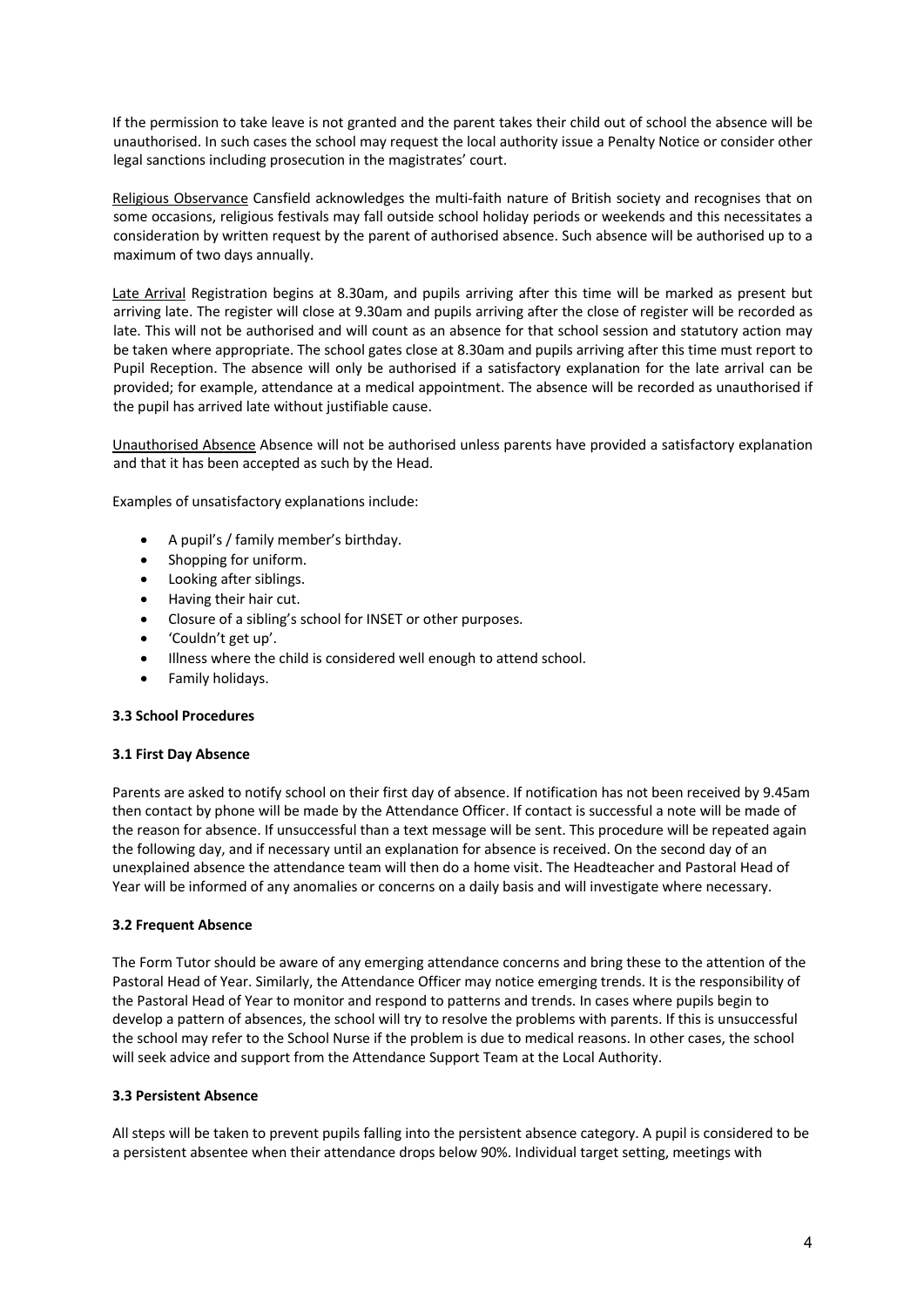parents and attendance support groups are used to support pupils and parents, and so ensure they do not become a persistent absentee.

## **3.4 Referral to Startwell**

This will be made when despite intervention and support, attendance continues to decline and certainly when an individual's attendance drops below 85%.

## **4. Deletions from the Register**

In accordance with the Education (Pupil Registration) (England) Regulations 2013, pupils can be deleted from the register when one of the following circumstances applies:

- The pupil has ceased to be of compulsory school age.
- Permanent exclusion has occurred and procedures have been completed.
- Transfer between schools.
- Pupil withdrawn to be educated outside the school system.
- Failure to return from an extended holiday after the school has tried to locate the pupil.
- A medical condition prevents attendance and return to the school before ending compulsory schoolage.
- In custody for more than four months.
- 20 days continuous unauthorised absence and the school has tried to locate the pupil.
- Left the school but not known where he/she has gone after the school has tried to locate the pupil.
- Death of a pupil.

### **5. Roles and Responsibilities**

Cansfield believes that improved school attendance can only be achieved if it is viewed as a shared responsibility of the school staff, governors, parents, pupils and the wider school community.

### **5.1 Governing Body**

The Governing Body will:

- Ensure that the importance and value of good attendance is promoted to pupils and their parents.
- Regularly review the school's Attendance Policy and ensure the required resources are available to fully implement the policy.
- Ensure that the Registration Regulations (England, 2013) and other attendance related legislation is complied with.
- Agree school attendance targets and, where appropriate, link these to the Performance Management of Senior Leadership within the school.
- Monitor the school's attendance and related issues through termly reporting at Governing Body Meetings.
- Ensure that attendance data is reported to the Local Authority or Department for Education as required and on time.
- Ensure that there is a named senior manager to lead on attendance.
- Ensure that the school has clear systems to report, record and monitor the attendance of all pupils, including those who are educated off-site.
- Ensure that there are procedures for collecting and analysing attendance data frequently to identify causes and patterns of absence.
- Ensure that data is understood and used to devise solutions and to evaluate the effectiveness of interventions.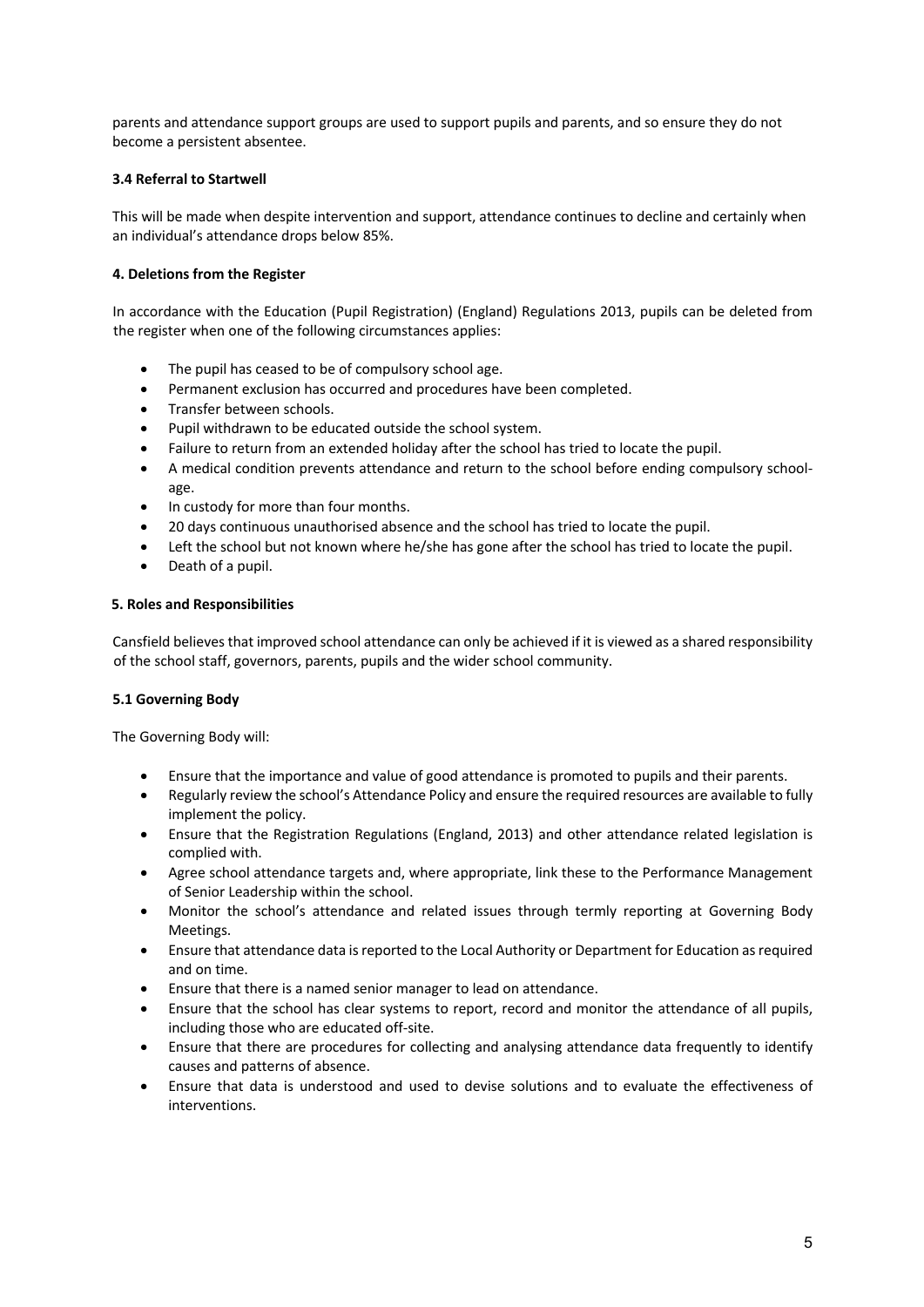## **5.2 Senior Leadership Team**

The Senior Leadership Team will:

- Actively promote the importance and value of good attendance to pupils and their parents.
- Form positive relationships with pupils and parents.
- Ensure that there is a whole school approach which reinforces good school attendance. For example, good teaching and learning experiences that encourage pupils to attend and achieve.
- Monitor the implementation of the Attendance Policy and ensure that the policy is reviewed regularly.
- Ensure that staff are aware of the Attendance Policy and are able to address attendance issues.
- Ensure that the Registration Regulations (England, 2013) and other attendance related legislation is complied with.
- Ensure that there is a named Senior Leader to lead on attendance and allocate sufficient time and resource.
- Return school attendance data to the Department for Education as required and on time.
- Report the school's attendance and related issues through termly reporting to the Governing Body.
- Ensure that systems to report, record and monitor the attendance of all pupils, including those who are educated off-site are implemented.
- Ensure that attendance data is collected and analysed frequently to identify causes and patterns of absence.
- Interpret the data to devise solutions and to evaluate the effectiveness of interventions.
- Ensure that all the above priorities are shared with and reinforced by all relevant school staff.
- Develop a multi-agency response to improve attendance and support pupils and their families.
- Use the standard documents to support a move to legal proceedings should that be necessary.

### **5.3 Parents**

Parents are asked to:

- Talk to their child about school and education. Take a positive interest in their child's work and educational progress.
- Instil the value of education and regular school attendance within the home environment.
- Encourage their child to look to the future and have aspirations.
- Contact the school if their child is absent to let them know the reason why and the expected date of return. Follow this up with a note where possible.
- Try to avoid unnecessary absences. Wherever possible make appointments for the doctors, dentists etc outside of school hours.
- Ask the school for help if their child is experiencing difficulties.
- Inform the school of any change in circumstances that may impact on their child's attendance.
- Support the school; take every opportunity to become involved in their child's education, form a positive relationship with school and acknowledge the importance of children receiving the same messages from both school and home.
- Encourage routine at home. For example, bed times, homework, preparing school bag and uniform the evening before.
- Not keep their child off school to go shopping, to help at home or to look after other members of the family.
- Avoid taking their child out of school during term-time. Where this is unavoidable, and only in exceptional circumstances send a written leave request to the Head in good time.

### **5.4 Pupils**

Pupils are expected to attend school regularly and do all that they can to avoid unnecessary absences.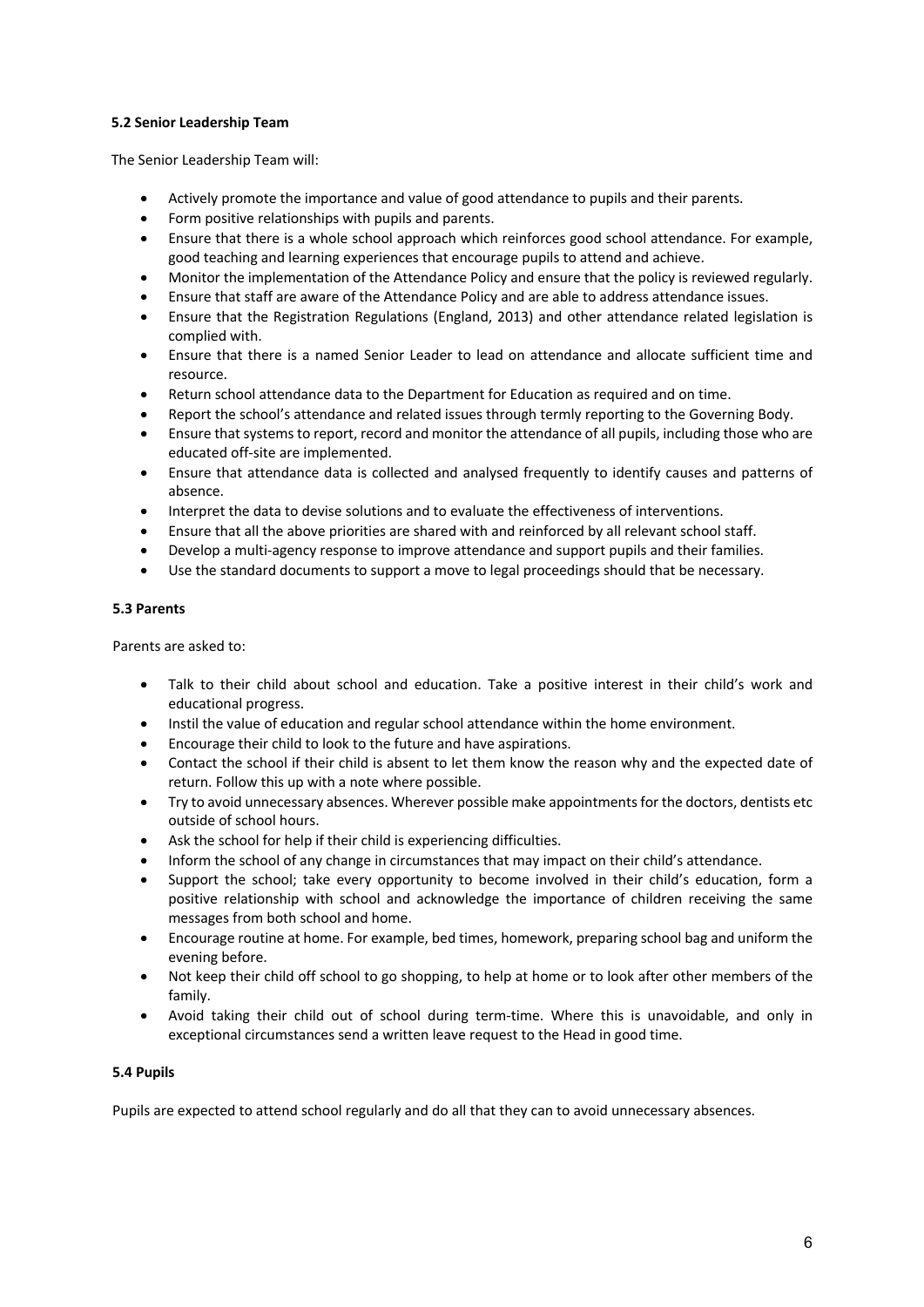## **6. Using Attendance Data**

Pupils' attendance will be monitored and may be shared with the Local Authority and other agencies if a pupils' attendance is a cause for concern. The Attendance Officer will provide Form Teachers with weekly information regarding attendance for each pupil within their form group. Expectations around attendance are displayed in all Form Rooms.

# **7. Support Systems**

School recognise that poor attendance can be an indication of difficulties in a child's life. This may be related to problems at home and or in school. Parents should make school aware of any difficulties or changes in circumstances that may affect their child's attendance and or behaviour in school, for example, bereavement, divorce/separation, incidents of domestic abuse. This will help the school identify any additional support that may be required.

Cansfield also recognises that some pupils are more likely to require additional support to attain good attendance, for example, those pupils with special educational needs, those with physical or mental health needs, and looked after children.

The school will implement a range of strategies to support improved attendance. Strategies used will include:

- Discussion with parents and pupils
- Parenting contracts
- Referrals to support agencies
- Learning mentors
- Pupil voice activities
- Reward systems
- Time limited part-time timetables
- Additional learning support
- Behaviour support
- Reintegration support packages
- Internal alternative provision
- Implementation of an early help
- Support from the Attendance Support Team at the Local Authority

Support offered to families will be child centred and planned in discussion and agreement with both parents and pupils.

Where parents fail or refuse to engage with the support offered and further unauthorised absence occurs, Cansfield will consider the use of legal sanctions.

# **8. Longer Term Medical / Hospitalisation**

The duration of such absence is determined by the decisions of the appropriate medical authority. The school medical service and the school nurse may be useful in eliciting information and advice, though many medical facilities do make direct contact. However, the school will consider the following:

- Provision of work from school and a means of moving work to and from the place of treatment.
- Contact and cooperation with the educational provision in the place of treatment.
- The process of reintroduction to school, which may need to be phased. In addition, other pupils may need to be prepared for ways in which they can help and be involved.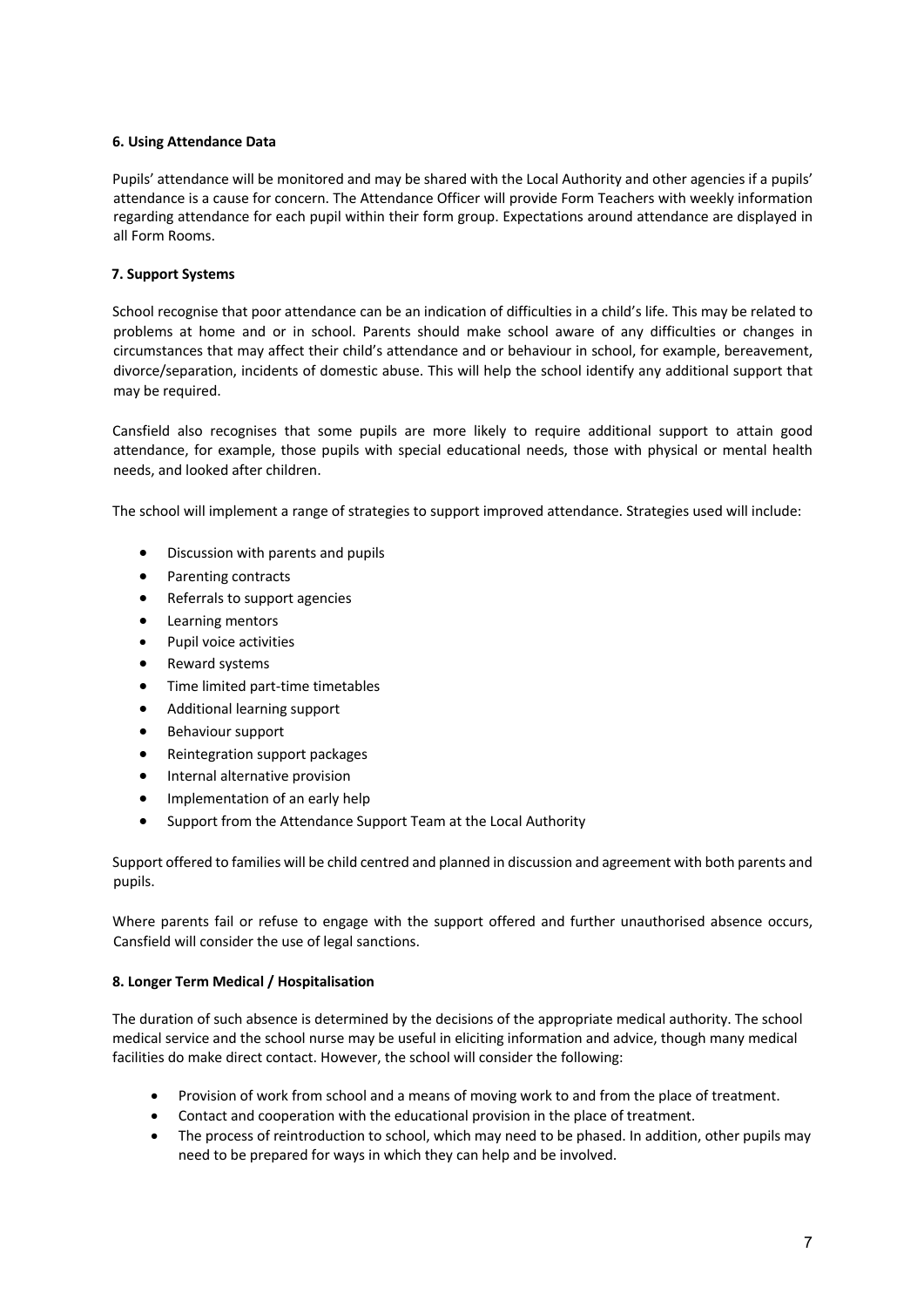• Home tutor provision may be needed in cases of prolonged home convalescence. The Local Authority should be asked for advice in such cases.

Disapplication of the National Curriculum or pupils "missing" a year (i.e. repeating a school year and thus joining a group chronologically one year younger) may only be undertaken with full parental support. The implications of such a step need to be fully discussed with the SENCO involved.

# **9. Penalty Notices**

See also 'Wigan Council Education Penalty Notice Code of Conduct' on the school website.

Regular and punctual attendance at school is a legal requirement under Section 444 of the Education Act 1996. It is essential that parents maximise the educational opportunities available for their children and provide the best possible start in life.

An Education Penalty Notice warning is communicated to all parents at the beginning of the academic year and subsequently each term. An Education Penalty Notice may be issued following an Education Penalty Notice warning being sent.

School would request that the Local Authority issue an Education Penalty Notice if a child falls within one or more of these categories within a 12-week period;

- 10 sessions (5 days) of unauthorised absence with under 90% attendance
- 20 sessions (10 days) of unauthorised absence
- Persistently arrives late for school after the close of registration.

The Local Authority will consider issuing a Penalty Notice to each responsible parent.

## **9.1 Payment of Penalty Notices**

The cost of an Education Penalty Notice will be £60 if paid within 21 days, increasing to £120 to be paid within 28 days.

### **9.2 Non Payment of Education Penalty Notices**

If payment is not received within 28 days, the Local Authority will consider prosecution for the unauthorised absence to which the Education Penalty Notice relates. Non-payment of an Education Penalty Notice may result in legal action being taken by the Local Authority. These actions will be considered where a significant improvement of school attendance is not apparent. The prosecution is not for the non-payment of the notice but is for failure to ensure regular attendance at school. The instigation of legal proceedings for unauthorised absence from school under Section 444(1) of the Education Act 1996 may also be considered where it is deemed to be appropriate. In these circumstances, the school is required to provide the Local Authority with a signed school attendance record of the pupil.

### **10. Parenting Contracts (Anti-Social Behaviour Act, 2003)**

A Parenting Contract is a voluntary agreement between school and the parent, it can also be extended to include the child and any other agencies offering support to resolve any difficulties leading to improved attendance. The contract will outline attendance targets and will detail agreed actions that will help to achieve the target. The contract will be reviewed regularly. The contract can be used as evidence in a prosecution should parents fail to carry out agreed actions.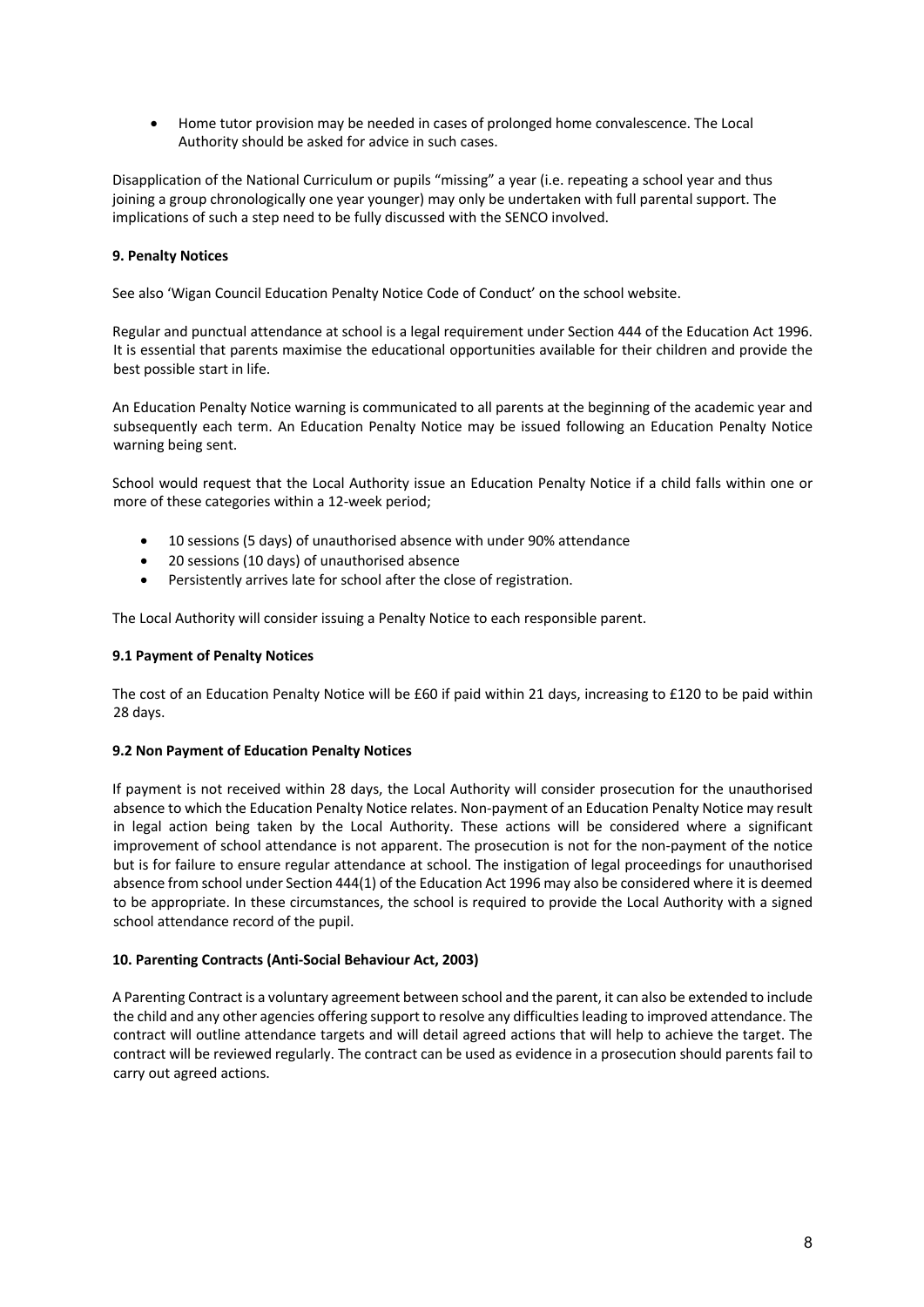# **11. Appendix 1: Absence Notations**

### **11.1 Authorised Absence Notations**

**B** used when there is a specific arrangement for a particular pupil to attend another place for tuition during part, or all, of a week. This should only be used with the agreement of the Head of Year or other senior staff.

**C** used for exceptional circumstances. These are likely to be extremely varied. Notes which refer to family bereavement and funerals, or to court cases, should generally be accepted by using this notation. Other instances are likely to be notified by senior staff or the Pastoral Head of Year. Thesemay includesevere weather,major transport delays or breakdowns andfamily problems. Thekey word here is'exceptional'. Thus,familyweddings and graduationsmight be acceptable. This may also be used when we are informed that a pupil is transferring schools, but have not yet received the name of the new school.

**E** used for pupils whohave been excluded, whetherfor a fixed period or permanently.

**I** illness or a prolonged absence due to medical reasons for which an appropriate communication has been received (e.g. flu, virus infection, hospitalisation, broken limb etc.)

**<sup>J</sup>** used when attending an interview (e.g. for employment, college place or careers appointment). This may be authorised on seeing the letter of invitation. However, if it is only part of a school session the pupil should be told that attendance for the remainder of the school day is expected.

**H** Holidays will not be granted unless there are exceptional circumstances. The application must be made in advance and the Headteacher must be satisfied that there are exceptional circumstances based on the individual facts and circumstances of the case which warrant the leave. Where a leave of absence is granted, the Headteacher will determine the number of days a pupil can be away from school. A leave of absence is granted entirely at the Headteacher's discretion.

**M** used for absence of a whole sessionfor a medical/dental appointment, If, on the return of the pupil, less than half a session has been attended, this counts as authorised absence if a note or appointment card has been provided.

**P** used for an approved sporting activity including representative appearances, or for public performances (e.g. plays,music etc.). Some sort of notification should have been received.

**S** used for periods of study leave. It should only be used for Year 11 pupils, and to a maximum of two weeks in accordance with DFEguidelines. If a pupil is absent for an examination session during a period of study leave it will count as unauthorised absence unless parental contact is received with an acceptable reason offered; use the appropriate notation for the session(s) concerned.

**V** used for attendance at an organised trip or visit, including residential trips organised by the school, or attendance at a supervised trip of a strictly educational nature arranged by an organisation approved by the school.

## **11.2 Unauthorised Absence from School**

**O** If the school is not satisfied with the reason given for absence they should record it as unauthorised.

**U** Pupils arriving after 9.30am will be coded as a 'U'. School actively discourages late arrival and we are alert to patterns of late arrival and seek an explanation from the pupil and parent where this is noted.

## **11.3 Not attending in circumstances relating to coronavirus (COVID 19)**

X – This code is not counted as an absence in the school census